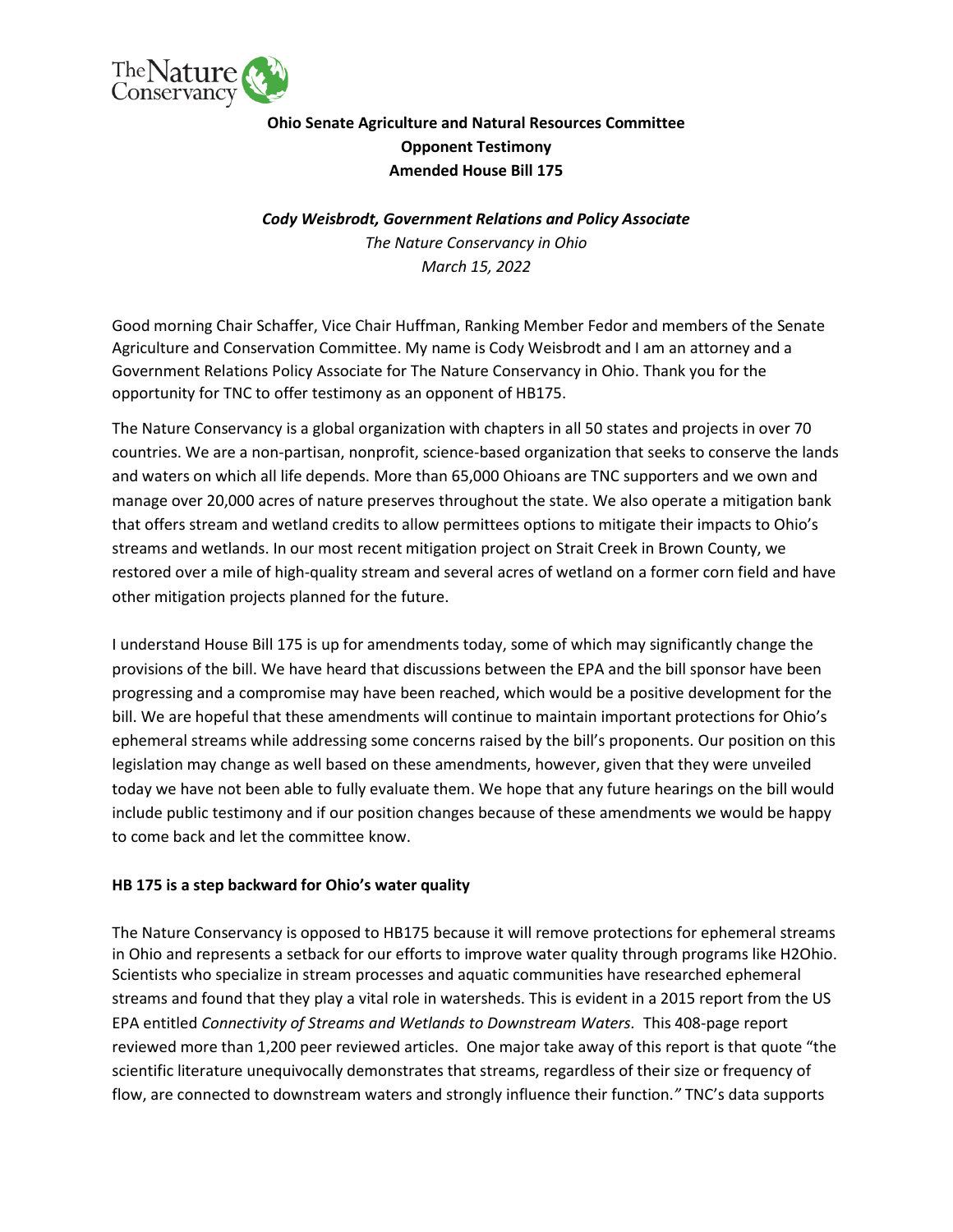

these conclusions, and we submitted comments to the USEPA in the WOTUS rulemaking process in both the previous and current federal administrations citing the benefits of protecting ephemeral streams.

Protecting ephemeral streams is important both because of their connectivity to larger water bodies and the impact modifying them can have on overall water quality downstream. Ephemeral streams incorporate many important functions for watershed health. Some of these functions include accumulating beneficial nutrients like organic matter from the adjacent land, nutrient cycling, providing necessary habitat for organisms that are only found in ephemeral streams, and acting as a repository for the seeds and eggs of certain species. When enough precipitation or snow melt occurs the results of these essential functions are transported downstream into larger waterways.

Proponents of the bill have suggested that ephemeral streams are like the tiny branches of trees and therefore are not necessary for the health of the tree. Using that same analogy, most of those tiny branches contain leaves that are needed to supply the necessary nutrients to sustain the life of the tree. Not allowing protection for ephemeral streams is like defoliating a tree, and then asking the tree to survive with only a few leaves.

### **HB175 as written affects more than just ephemeral streams**

House Bill 175 rewrites the definition of the "waters of the state" in the Water Pollution Control Law to specifically exclude "ephemeral features." By redefining the "waters of the state" to exclude "ephemeral features," the bill opens the door to more than just filling ephemeral streams without mitigation. The bill entirely removes ephemeral features from the Water Pollution Control Law to treat ephemeral streams as it would any solid ground, ignoring these streams connectivity to larger streams, rivers, and lakes. Additionally, as noted in the Bill Analysis, the defined term "waters of the state" that is changed in the bill is used throughout Ohio law and has implications on laws that govern not only water pollution but also concentrated animal feeding facilities and forest management that have a direct impact on water quality. By removing the state's authority to oversee ephemeral features in R.C. 6111.01, this bill could have implications far beyond the mitigation requirements for ephemeral streams alone. We urge the committee and the sponsor to consider whether this legislation as written may have detrimental consequences beyond simply removing a mitigation requirement for ephemeral streams.

### **HB 175 creates regulatory confusion rather than certainty**

Much of the discussion of HB175 has focused on the definition of WOTUS under the Clean Water Act and how that is applied to the states in ways that have often been conflicting and confusing. I will be the first to say that the WOTUS standard as applied due to various court decisions across the country is a patchwork of different rules, and that regulatory certainty is a worthwhile goal. However, HB 175 does not provide that certainty. Under the Clean Water Act, states may enact standards for their waterways that are stricter than those of the federal government, but a state cannot enforce lower standards than those imposed by the CWA. The WOTUS definition that is applied at this moment is NOT the 2020 rule promulgated during the Trump administration OR the 2015 rule promulgated during the Obama administration. Rather, due to the *Pasqua c*ourt case in September of 2021 the EPA is not permitted to enforce the 2020 rule and has reverted to the "significant nexus" test proposed by Justice Kennedy in the Rapanos case. This test requires evaluation of certain water resources like ephemeral streams on a case-by-case basis to determine whether those resources have a significant nexus to navigable waters